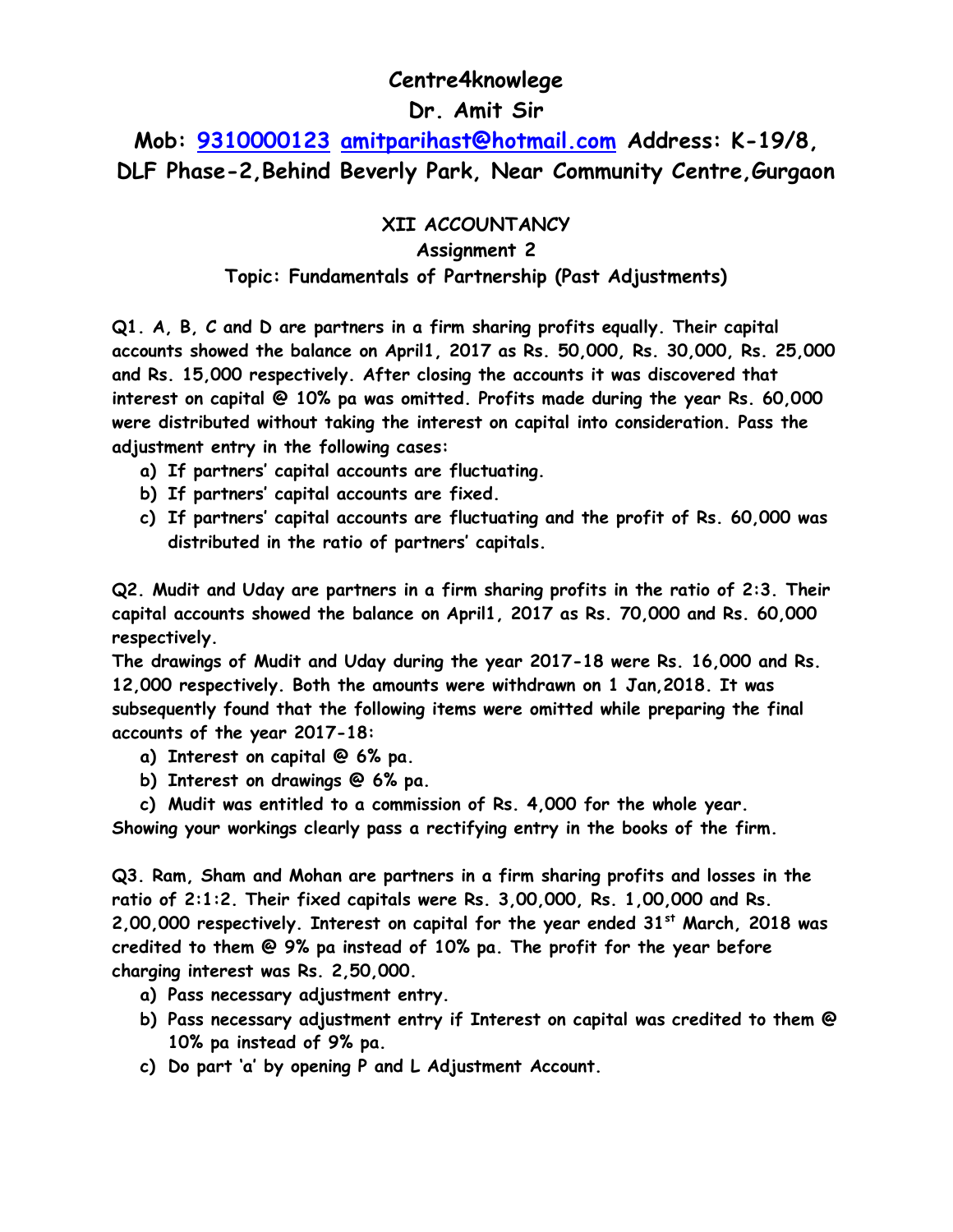**Q4. A, B and C were partners. Their capitals were Rs. 3,00,000, Rs. 2,00,000 and Rs. 1,00,000 respectively on 1st April, 2017. According to the partnership deed they were entitled to an interest on capital at 5% pa. In addition, B was also entitled to draw a salary of Rs. 5,000 per month. C was entitled to a commission of 5% on the profits after charging the interest on capital, but before charging the salary payable to B. The net profits for the year ended 31st March, 2018 were Rs. 3,00,000, distributed in the ratio of their capitals without providing for any of the above adjustments. The profits were to be shared in the ratio of 2:2:1. Pass the necessary adjustment entry showing the workings clearly.**

**Q5. A, B and C were partners. Their fixed capitals on which interest was calculated were Rs. 1,00,000, Rs. 80,000 and Rs. 60,000 respectively. There was no provision of interest on capital in the partnership deed. After closing the books for the years ended 31st March,2017 and 2018, it was discovered that interest has been allowed to the partners@ 6% pa. The profits were to be shared in the following ratios for the two years ending:**

**31st March, 2017 3:2:1**

**31st March, 2018 5:3:2**

**Pass the necessary adjustment entry showing the workings clearly.**

**Q6.Himanshu and Vikrant were partners in affirm sharing profits equally. Their Balance Sheet as at March 31, 2018 is as follows:**

| Liabilities      |          | Amount RS. | Assets              | Amount Rs. |
|------------------|----------|------------|---------------------|------------|
| <b>Capitals:</b> |          |            | <b>Fixed assets</b> | 3,60,000   |
| Himanshu         | 2,00,000 |            | Current assets      | 40,000     |
| Vikrant          | 1,40,000 | 3,40,000   |                     |            |
| <b>Creditors</b> |          | 60,000     |                     |            |
|                  |          | 4,00,000   |                     | 4,00,000   |

**BALANCE SHEET as at31.3.18**

**Durimg the year 2107-18, Himanshu's drawings were Rs. 30,000 and Vikram's drawings were Rs. 40,000. During the year 2017-18, the firm earned profit of Rs. 1,00,000. While distributing profits for the year 2017-18, interest on capital @ 5% pa and Interest on drawings @ 12% pa were ignored.**

**Pass necessary rectifying entry and show your workings clearly.**

**Q7.X,Y and Z are equal partners with a provision of interest on capital @ 12% pa. Their capitals on 31st March, 2018 was Rs. 3,00,000, Rs. 11,00,000 and Rs. 22,00,000 respectively. The profits of Rs. 6,00,000 for the year 2017-18 were distributed in the ratio of 4:1:1 after allowing interest on capital @ 10 % pa. During the year, each partner withdrew Rs.1,00,000 per month in the beginning of each month.**

**Pass necessary rectifying entry and show your workings clearly.**